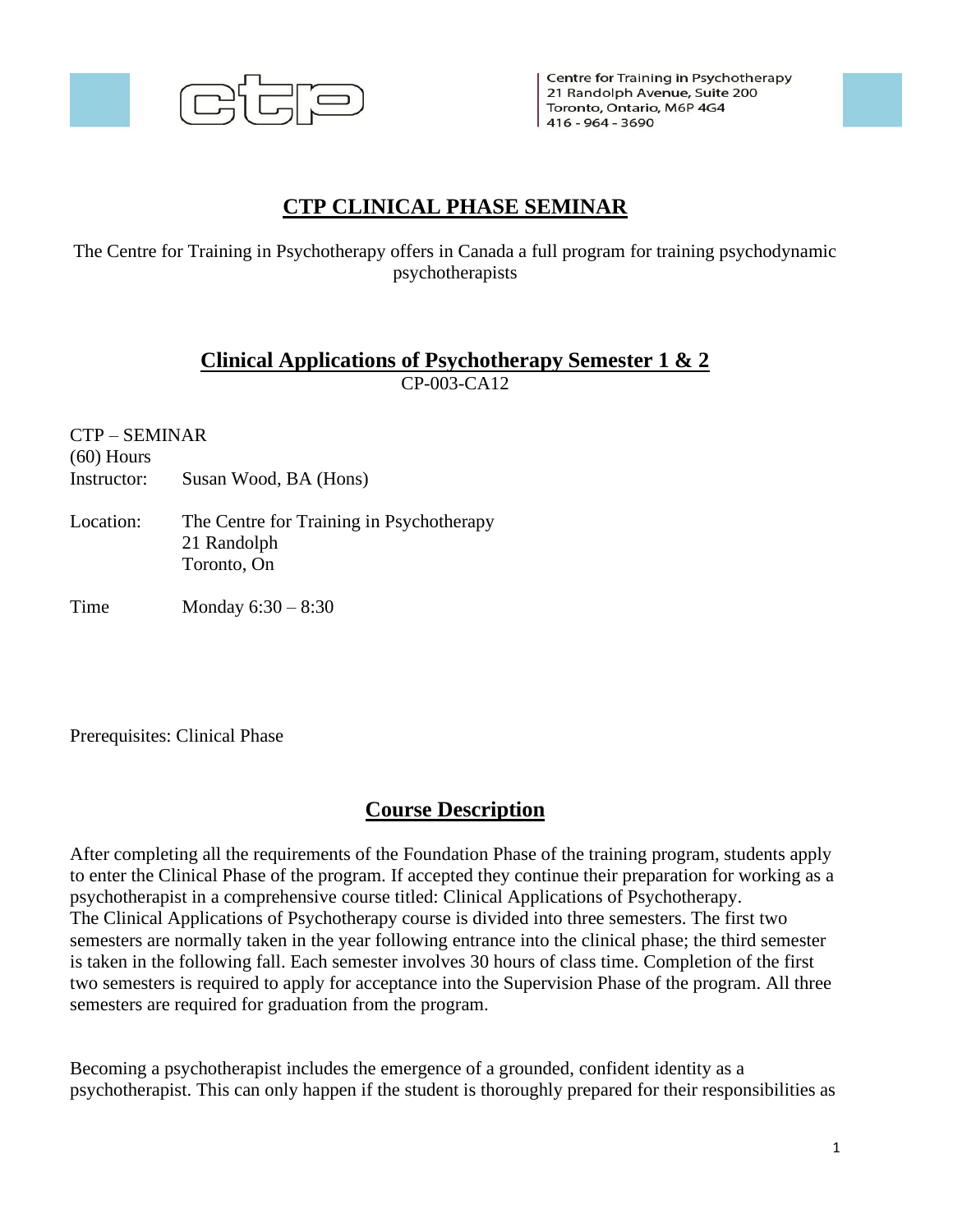

Centre for Training in Psychotherapy 21 Randolph Avenue, Suite 200 Toronto, Ontario, M6P 4G4 416 - 964 - 3690

a psychotherapist. This seminar will prepare the student by developing competencies necessary to practice as a Therapist in Supervision. The student will learn:

- The regulatory framework that contains the practice of psychotherapy
- Legal requirements in practice
- Locating your practice
- The principles behind assessment and case formulation
- Initial contact and sessions with clients
- History taking
- Developing therapeutic skills

### **Course Objectives**

#### **By the end of Semester 1 (30 hours) students should be able to:**

- 1. Understand and prepare to comply with the legal requirements of the regulations which effect the practice of psychotherapy, in order to practice safely.
- 2. Be familiar with the College of Registered Psychotherapists and its requirements.
- 3. Understand the practical steps involved in setting up a psychotherapy practice space that is physically and emotionally safe and complies with municipal bylaws.
- 4. Make initial contact with the client, conduct an initial psychotherapy interview with a client, create a therapeutic frame for the therapy, take a client history, assess the client and write a case formulation in order to create a treatment plan.
- 5. Understand the purpose of and how to create a safe therapeutic alliance. Understand the roles of the therapist and client within this therapeutic alliance.
- 6. Have a thorough knowledge of the principles of informed consent and understand how to establish ongoing informed consent in the therapy sessions.
- 7. Have a thorough knowledge of the meaning of confidentiality in psychotherapy, the exceptions to confidentiality and how to communicate this to the client.
- 8. Maintain a therapeutic frame in the therapy which includes a working understanding of transference and countertransference, boundaries, fees and communicating policies.
- 9. Read, analyze and apply relevant research to the practice of psychodynamic psychotherapy.

## **SEMESTER 2**